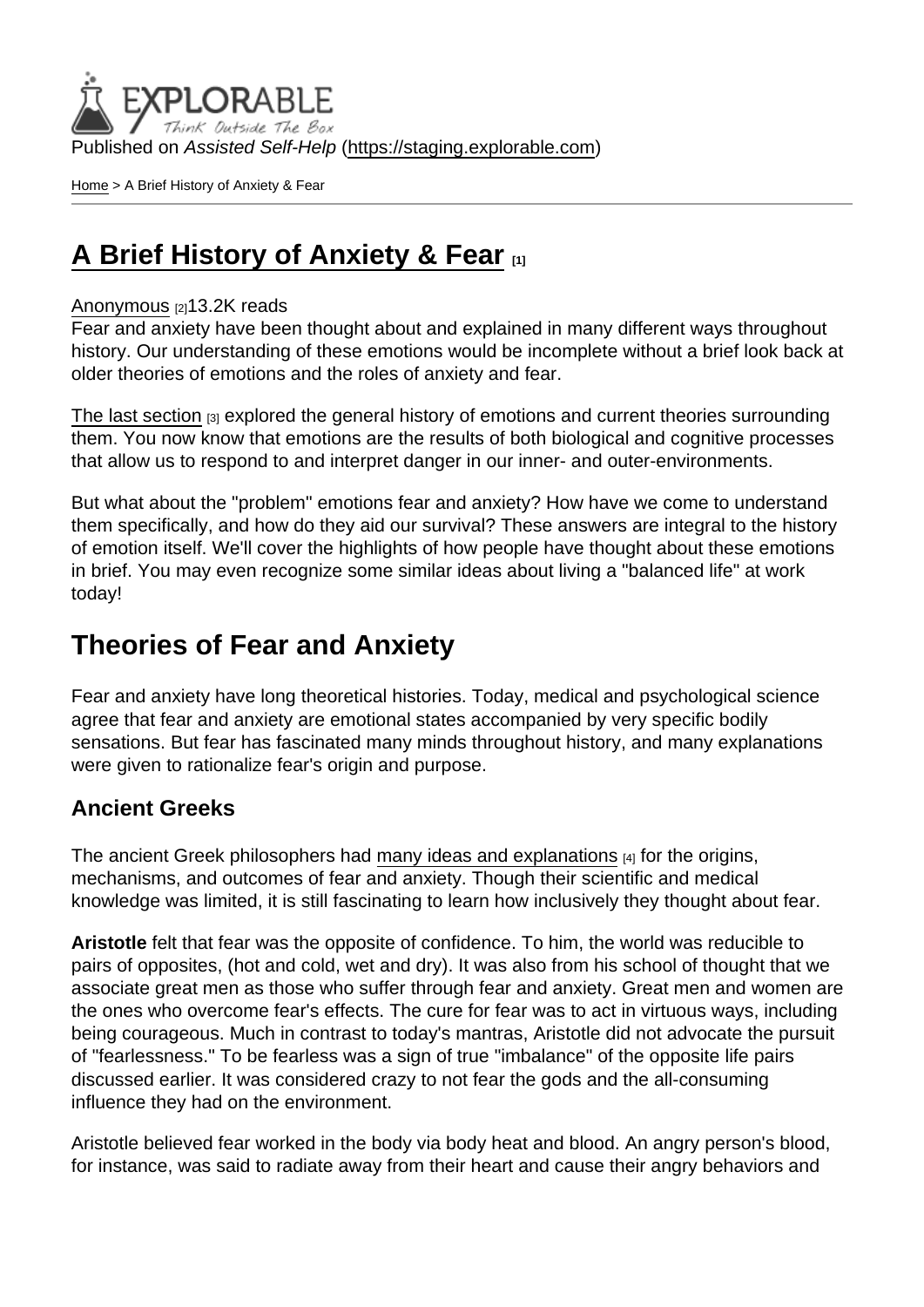thoughts. Fear was the opposite: blood contracted toward the heart, making the body cold and leading to many of the physical symptoms (trembling, sweating, urinating) that very fearful people experience.

Epicurus was another great fear thinker for his time. Unlike Aristotle, he believed that it was best to avoid and predict fear, not overcome it through virtuous acts. This perspective came from his view that life was composed of tiny particles (atoms) and that the configurations of these atoms in a person's body and soul led to unbalanced irreducibles. He felt that the mind, body, and soul were all composed of these atomic sheets, which was why fearful thoughts and acts could both feel so painful. He advocated that fearful people's best chance at avoiding fear altogether was to adopt this atomic viewpoint, and thus take their fear away from the power of the gods.

Galen, another Greek thinker, also agreed with the Aristotelean idea of "balances" of opposite elements controlling thoughts and feelings. The goal of existence was to try to reach the ideal "balance" of all these elements to live a fulfilling inner and outer life. To Galen, in cases of extreme fear and anxiety, these balances were so off-kilter that some people suffered fears of imaginary things. He was also very curious about explaining the physical symptoms of fear in terms of these extreme imbalances. For instance, he felt trembling was caused by bearing too heavy of an emotional burden.

## Medieval Views & the Renaissance

You've seen that the Greeks' view of medicine and mental moods were intimately connected, just as they are today. Schools of thought remained largely the same for centuries after. The mechanism from the imbalances and interactions of the elements to imbalances and interactions of atoms in the soul and body held true through the medieval period and the Renaissance.

Medieval doctors and thinkers likewise believed that a person's health and wellness was dictated by their [balance and imbalance of bodily fluids](http://ocp.hul.harvard.edu/contagion/humoraltheory.html) [5]. This system stemmed from the Greeks, specifically Hippocrates (460-370 BCE). In many ways an extension of the irreducible elements of the Greeks, the concept of bodily humors dominated Medieval and parts of Renaissance thinking. The body was thought to be composed of four "humors," or fluids, that determined not only the mental and physical health of people's lives, but their entire dispositions and personalities.

Like the Greek irreducibles, an "imbalance" of certain humors over others determined how prone you were to certain [temperaments and medical conditions](https://en.wikipedia.org/wiki/Humorism) [6]. The four humors were black bile (melancholic, sad or depressed), yellow/red bile (choleric, easily angered or disturbed) blood (sanguine, optimistic and courageous), and phlegm (phlegmatic, calm and patient). We still use these terms today when speaking in generaliteis of personality and disposition!

Based on this humoric approach, fear and anxiety, and their related consequences of mood and body, were not interpreted as caused by life experiences or outside factors. You were simply fearful or anxious because that was your temperament, you specific humoric configuration. Doctors of the era prescribed changes in environment, diet, and even bloodletting to try to restore the humor balance of people afflicted with an overabundance or scarcity of a certain type.